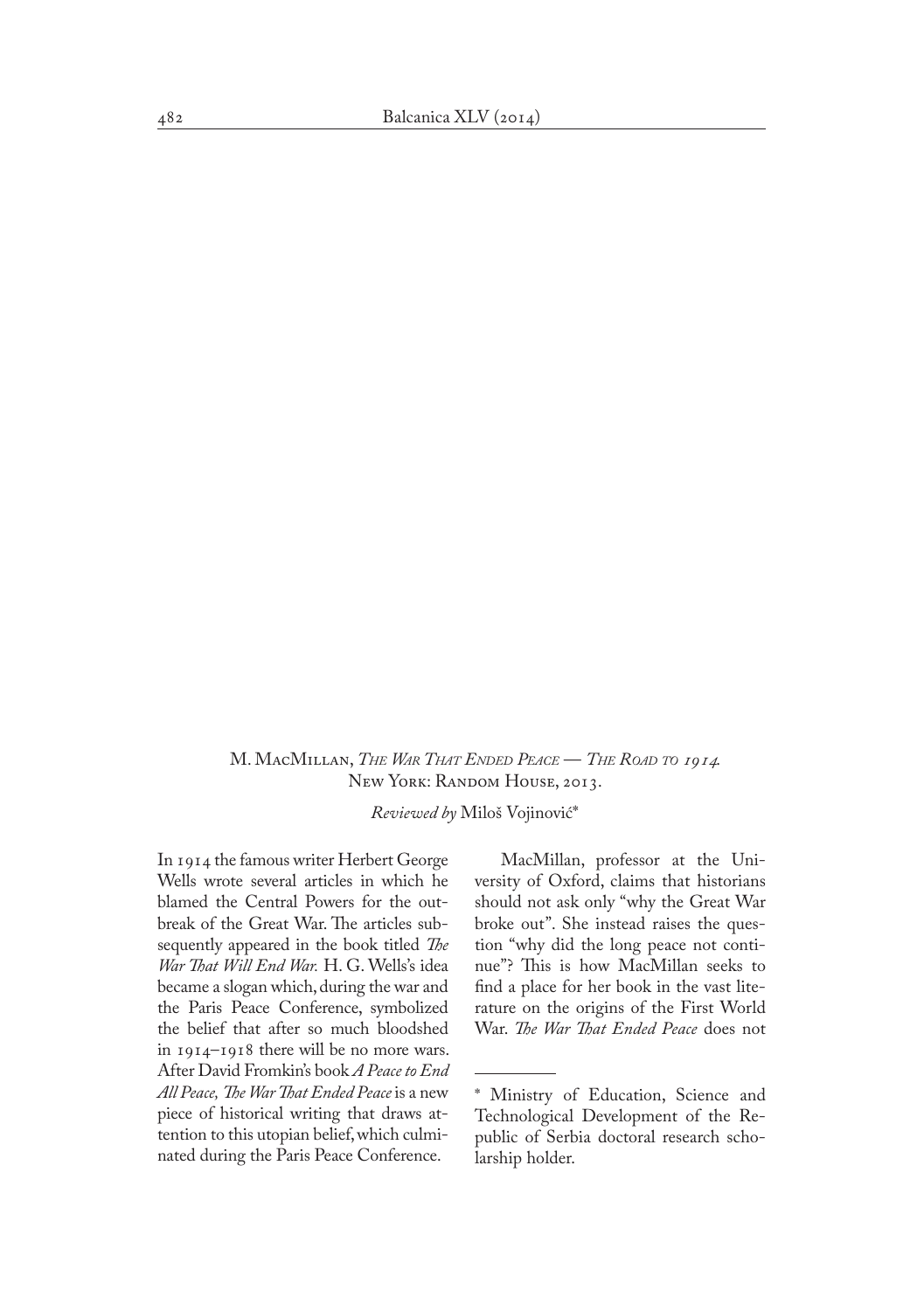bring many new ideas. The focus on the collapse of peace instead on the outbreak of the war, was used by William Mulligan in his book *The Origins of the First World War* published in 2010. Numerous books about the First World War published over the past twenty years, such as John Röhl's books about Kaiser Wilhelm II and his politics, David Stevenson's *Armaments*  and Coming of War, or Günter Kronenbitter's *Krieg im Frieden*, all have offered new ideas for debate about the origins of the war. The same can hardly be said for MacMillan's book.

 The book is filled with many enjoyable anecdotes, and it is an easy read. The first chapter *Europe in 1900* is arguably the most original in the entire book. MacMillan has used the Universal Exposition held in Paris in 1900 to demonstrate many characteristics of pre-war Europe, from nationalism and imperialism to economic progress and development to international relations. She argues against the idealized picture of Belle Époque and claims that the exhibition re� flected tensions inside Europe. Influence of Social Darwinism is illustrated by the example of the official catalogue of the Paris Exhibition, where it was said that "war is natural to humanity" (pp. 7, 25).

MacMillan's ideas are not constant throughout the book. For example, on p. 171 she quotes conversation between Da� vid Lloyd George and the liberal statesman Lord Rosebery. They spoke about the *Entente cordiale* of 1904 and Rosebery claimed: "It means war with Germany in the end." Later on in the book, MacMillan claims that alliances before 1914 were defensive in character and that they acted as deterrent to aggression (pp. 529–530). This is not the only place where MacMillan's ideas are not entirely clear, and the book seems to have been written within a short span of time.

A large part of the book (pp. 28–245) is devoted to the creation of two opposing blocs, Great Britain, France and Russia on one side, and Germany and Austria-Hungary on the other. This part of *The War That Ended Peace* is not simply a diplomatic history; it is more of a history of international relations, if we bear in mind the difference between the two as it was defined by Pierre Renouvin. The author does not only sum up the content of numerous dip� lomatic despatches but also seeks to depict the character of a "surprisingly small number of men" whose decisions took Europe to war. Even though MacMillan does not quote Renouvin, she searches for his *forces profondes* that shaped the politics of the Great Powers. In the chapter on Great Britain and the end of so-called "splendid isolation", she shows how Britain's declin� ing prestige and the rise of other world powers forced Great Britain to abandon its own diplomatic traditions.

The chapters devoted to Germany are expectedly focused on the personality of the Kaiser. Wilhelm is portrayed as unstable, as a ruler who was proudly saying that he had never read the German constitution, and who was especially proud of his army. We can see the German Kaiser as a person who did not appreciate civil authorities and who had always had more faith in his army than in the diplomatic service. The Kaiser once said: "You diplomats are full of shit and the whole Wilhelmstrasse stinks" (pp. 77–78). Considerable attention is devoted to the naval arms race between Germany and Great Britain. MacMillan minutely follows the develop� ment of German naval laws, of Alfred von Tirpitz's politics and his relationship with the Kaiser. She claims that "the naval race between Germany and Britain helped to lead Europe towards the Great War" and that "the naval race is the key factor in un� derstanding the growing hostility between Britain and Germany" (pp. 80–142).

Chapters *Unlikely friends* and *The Bear and the Whale* covers the first years of the twentieth century which were marked by revolutionary changes in European for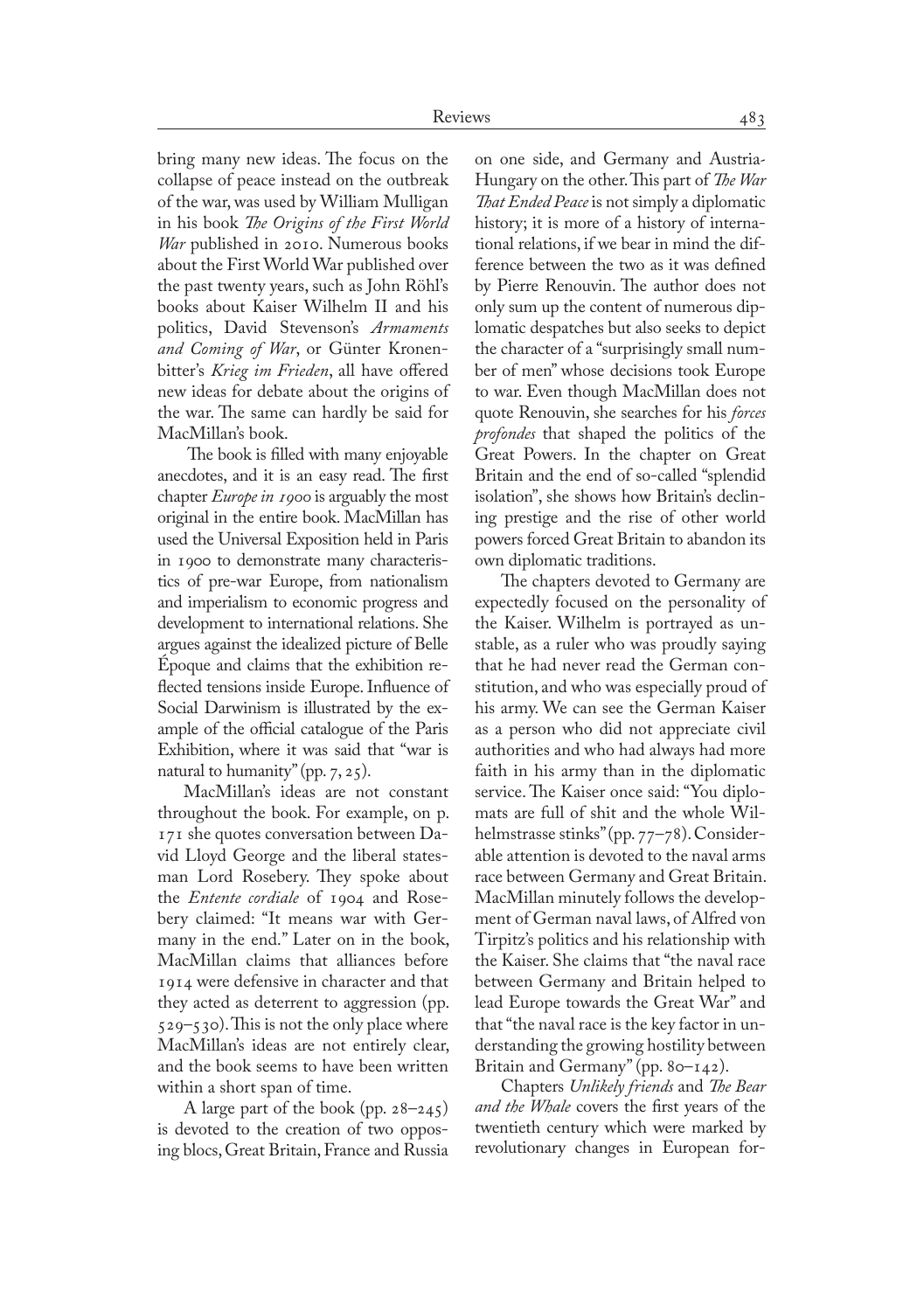eign policy, with the Entente Cordiale in 1904 and the Anglo-Russian agreement in 1907. MacMillan places these agreements in the broader context of international relations between all of the Great Pow� ers. Chapter *The Loyalty of the Nibelungs* is about complex relations of Austria-Hun� gary and Germany. The author maintains that Austrian foreign policy was especially complex because of the close link between domestic and foreign policies in the multinational empire. The Austrian chief of staff Conrad von Hötzendorf is given due attention. It is an example of how Mac-Millan can easily introduce biographical elements into a story of international relations. Hötzendorf believed that "it must always be kept in mind that the destinies of nations and dynasties are settled on the battlefield rather than at the conference table" (pp. 233–234). The Austrian chief of staff from 1906 to 1917 (with interlude in 1912) is portrayed as a person power� fully influenced by Social Darwinism. He believed that existence is about struggle. MacMillan shows Hötzendorf 's attitude towards the South Slavs, whom he judged as "bloodlust and cruel". He is portrayed as a warmonger and MacMillan quotes one of the letters in which Archduke Franz Ferdinand wrote to the Austrian foreign minister about him: "For naturally, Conrad will again be for all kinds of wars and a great Hurrah-Policy, to conquer the Serbs and God knows what" (p. 237). MacMillan also addesses a topic which is not always discussed in the books about the origins of the Great War: the peace movement and antimilitarism. She here follows the line of François Furet who maintains that when the First World War started members of the Second international in Berlin, Paris, London and St. Petersburg did not believe that socialist universalism was more im� portant than patriotism.<sup>1</sup>

In the chapters *Thinking About War*  and *Making the Plans* MacMillan shows how militarism shaped the history of the early twentieth century. She claims: "What the military plans did do to bring about the Great War put additional pressure on the decision-makers by shortening the time in which decisions had to be taken. Whereas in the eighteenth century and even in the first part of the nineteenth, governments usually had months to think about whether or not they wanted or needed to go to war, they now had days. Thanks to the industrial revolution, once mobilization started armies could be at their frontiers and be ready to fight within a week, in the case of Germany, or in the case of Russia with its greater distances, just over two weeks" (p. 323). It was assumed that the war would be short and that only increased the pressure on decision makers.

The First Moroccan crisis in 1905 is emphasized by the author as the start of a crisis period which would eventually end in a European war. MacMillan shows how Kaiser Wilhelm had not wanted to visit Morocco, but was persuaded by his chancellor Bülow. Although Bülow advised Wilhelm against saying anything at all to the French representative, German Kaiser could not restrain himself from making comments. MacMillan interprets the Bosnian crisis in the context of the Austro-Russian rivalry for influence in the Balkans. The reader is led to understand the Balkans as a sphere where Russian in� fluence confronted Austrian. MacMillan argues that Russia and Austria had earlier agreements as regards the Balkans, such as the treaty of 1897. While some historians maintain that Russia or Serbia started to change the game in the Balkans, Mac-Millan claims that it was Austria: "In 1906, however, under pressure from his nephew and heir, Franz Ferdinand, Franz Joseph

<sup>1</sup> F. Furet, *The Passing of an Illusion – The Idea of Communism in the Twentieth Centu-*

*ry* (Chicago: University of Chicago Press, 2000), 35.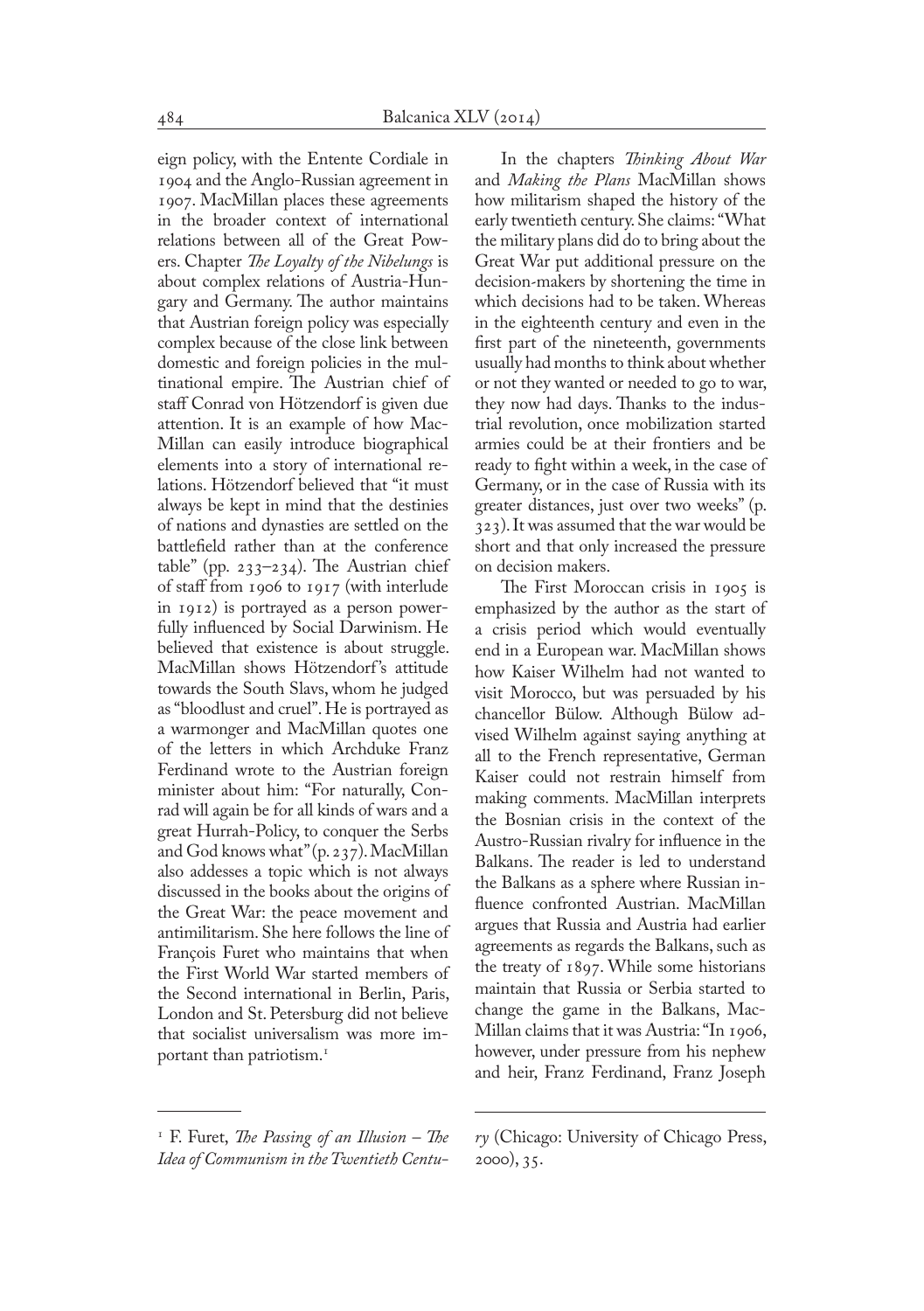made two important appointments which inaugurated new, more active policies for Austria-Hungary. Conrad took over as chief of the general staff and Aehrenthal became Foreign Minister. Many, especially in the younger generation of officers and officials, hoped that now the Dual Mon� archy would stop its slow suicide and show that it was still vital and powerful" (pp. 409–410). Interestingly, MacMillan sees Austrian ambitions as regards the Ottoman Empire as colonial. That is similar to the position of Clemens Ruthner and Stijn Vervaet, who studied Austrian rule in Bosnia in a colonial context. It seems that MacMillan is right when she claims that the Balkans was dangerous because "high� ly volatile situation on the ground mingled with great power interests and ambitions" (p. 477).

Even though MacMillan writes about the feudal system of land tenure in Bosnia "that had alienated the tenants who were mostly Serb", and about the trial held in Vienna where the Austrian prosecutor used forged documents, when it comes to Serb or South Slav nationalism, it is mostly presented as a consequence of agitation that came from Serbia (pp. 418, 426). As Robin Okey has noted, Serbian nationalism in Bosnia and Herzegovina was not simply the result of propaganda. It had much to do with the fact that the Austrian regime in Bosnia reserved the majority of jobs in civil administration for Austrians and Hungarians, and only a handful for the loyal Catholics.<sup>2</sup> Democracy and civil rights were important factors that drew the attention of the South Slavs of Austria to Kingdom of Serbia. 3

In the chapters on Germany, Mac-Millan makes a statement that requires further analysis. She claims that Wilhelm "did not want a general European war and in the crisis of 1914 as well as previous ones his inclination was to preserve peace"  $(p. 63)$ . This statement is completely out of line with the historiography of Wilhelm's role in the July crisis.4 John Röhl used ample source material during his life-long study of Wilhelm II and his role in the July crisis and his conclusions strongly contradict MacMillan's claims. MacMillan has not connected the War Council held on 8 December 1912 in Berlin with the crisis in Austro-Serbian relations. If we compare the role Wilhelm had in December 1912 and his role in July 1914, it is easy to understand the impor� tance of Kaiser's decisions.

When Serbian troops entered Albania and reached the Adriatic coast in the autumn of 1912, it was seen in Vienna as a good cause for war. But Austria needed support from Germany for war and the Austrian chief of staff Basius Schemua left for Berlin, disguised as a civilian. He was asking for German support for war against Serbia and he was assured of Germany's support, regardless of circum� stances and even if a general war were to result.<sup>5</sup> German Kaiser revised his deci-

<sup>2</sup> R. Okey, *Taming Balkan Nationalism: The Habsburg 'Civilizing Mission' in Bosnia 1878–1914* (Oxford: Oxford University Press, 2007), 173.

<sup>&</sup>lt;sup>3</sup> J. Pleterski, "The Southern Slav Question", in *The Last Years of Austria-Hungary:* 

*A Multi-National Experiment in Early Twentieth-Century Europe,* ed. M. Corn� wall (Liverpool: Exeter University Press, 2002), 128.

<sup>4</sup> J. C. G. Röhl, *Wilhelm II – Into the Abyss of War and Exile 1900–1941* (Cambridge: Cambridge University Press, 2014), 874– 953.

<sup>5</sup> "22. November 1912: Schemua's report about meeting Moltke and Wilhelm II", *The Origins of the First World War: Diplomatic and Military Documents,* ed. A. Mombauer (Manchester: Manchester University Press, 2013), 79.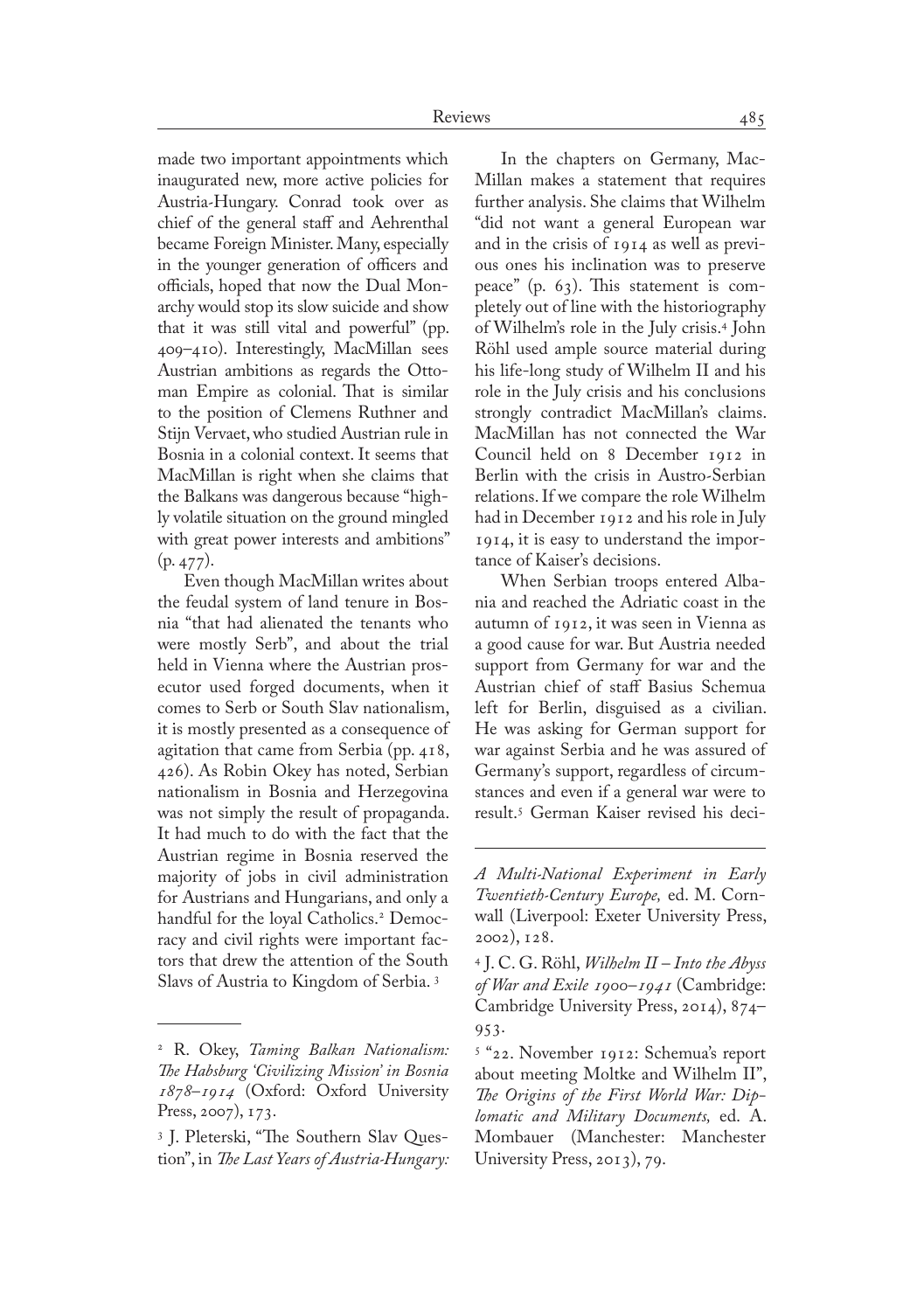sion after he had found out that Great Britain would not be neutral in the case of a European war. In July 1914, the scenario was absolutely the same. After the Sarajevo assassination, a high-ranking Austrian official went to Berlin again; this time it was Count Hoyos. Wilhelm's decision was crucial since Austria could not wage war without Germany's support. Before Count Hoyos cabled the news that Germany would support Austria, Conrad spoke with the Emperor and asked him, "If the answer is that Germany is on our side, will we then wage war against Serbia," and the Emperor answered, "In that case, yes."<sup>6</sup> Count Hoyos claimed in his memoires that Germany had been aware of the likely risk of a European war, but still encouraged Austria-Hungary to proceed with action against Serbia.7

MacMillan compares Young Bosnia with Al Qaeda (p. 546). Since she used Vladimir Dedijer's book *The Road to Sarajevo*, it is really difficult to understand her criteria for this comparison, and for her claim that it is "hard not to compare them to the extreme groups among Islam fundamentalists such as Al Qaeda". What requires additional attention is the claim that "Pašić got wind of what was up" (p. 549) and that the Austrian government "unfortunately [sic!] was unable to find evidence that the Serbian government was behind it" (p. 566). The reader gets the impression that the evidence existed but there was no time to collect it.

Official Austrian investigation concluded that there was no evidence that the Serbian government had known about the

assassination plans.<sup>8</sup> Senior Austrian diplomat Friedrich von Wiesner was sent to Sarajevo to collect evidence about possible connections between the conspirators and the Serbian government. In his report to the Austrian foreign minister Lepold Berchtold, Wiesner claimed: "There is nothing that can prove or raise suspicion that Serbian government encouraged the crime or preparation of it. On the contrary, there are reasons to believe that this is completely out of question."9 This episode is also confirmed by Leo Pffefer, Austrian investigator who was in charge of the official inquiry.10

It is not that the evidence existed but Austrians did not find it, as MacMillan suggests. When Wiesner sent his report, Austrians had already known about Vojislav Tankosić and Milan Ciganović, and had almost all details, and Wiesner wrote about them in his report to Vienna. But he knew that they were not Serbian government, and that is why he wrote that there was no connection between the conspirators and Serbian officials. The Austrian government tried to obtain evidence about such a connection wherever it could, and the Hungar� ian prime minister Tisza even wrote to the Croatian ban Ivan Skerlecz, "I am informing you that we are collecting those concrete data which shed light on the machinations directed against us by Serbia."<sup>11</sup> Count Hoyos himself wrote in 1922: "I never believed that murder

<sup>6</sup> "5. July 1914: Conrad audience with the Emperor Franz Joseph", *The Origins of the First World War: Diplomatic and Military Documents,* 189.

<sup>7</sup> "5. July 1914: Hoyos account", *The Origins of the First World War: Diplomatic and Military Documents,* 190.

<sup>8</sup> *Diplomatische Aktenstücke Zur Vorgeschichte Des Krieg 1914* (Vienna 1919), 52.

<sup>9</sup> *Österreich-Ungarns Aussenpolitik: von der Bosnischen Krise 1908 bis zum Kriegsausbruch 1914,* VIII 10252/53.

<sup>10</sup> L. Pfeffer, *Istraga o Sarajevskom atentatu* (Nova Evropa: Zagreb, 1938), 98–99.

<sup>11</sup> *Count Stephen Tisza Prime Minister of Hungary – Letters 1914-1916* (New York: Peter Lang, 1991), 7.